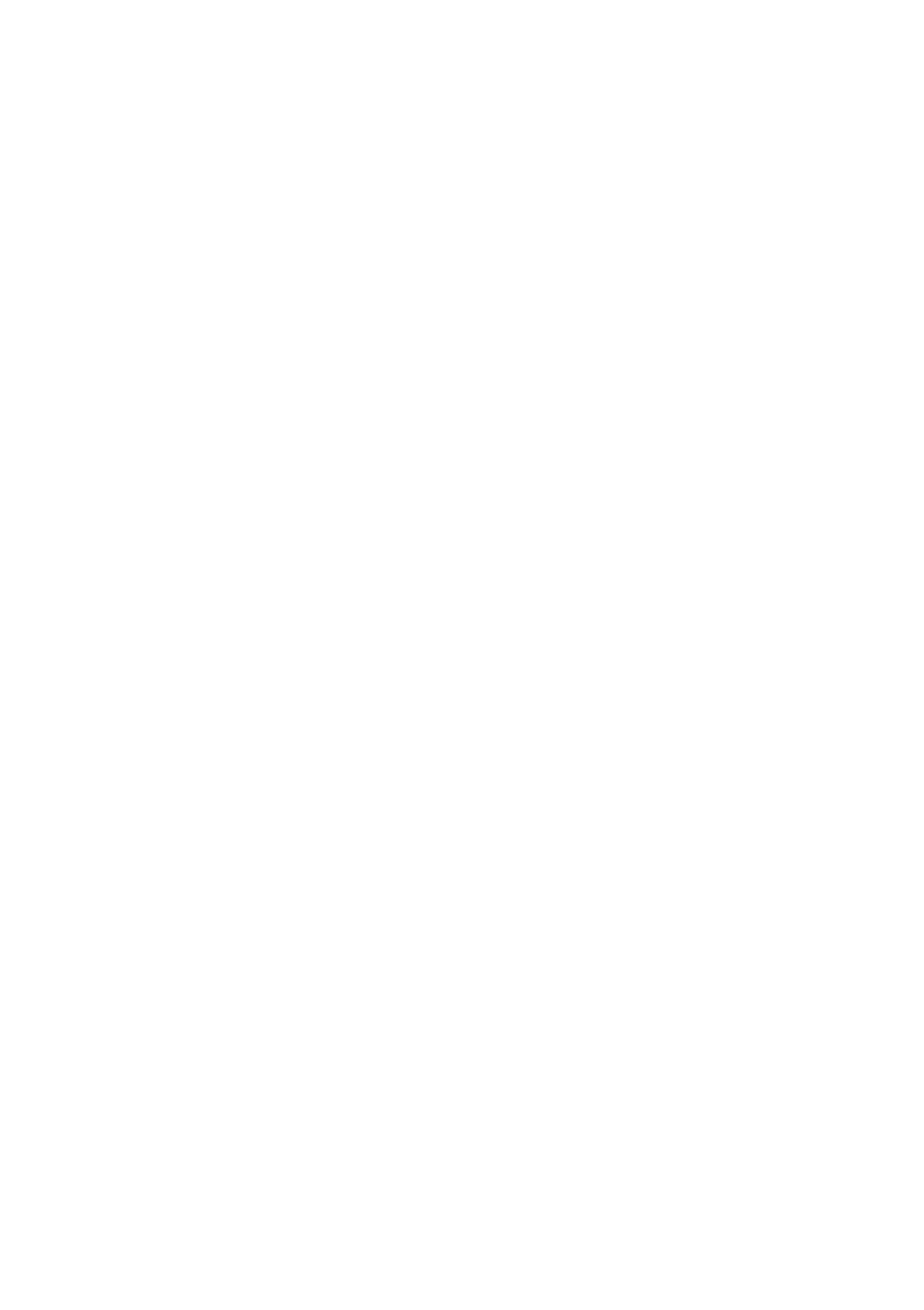# **Raising Concerns and Complaints about the NHS – a self-help guide**

The NHS complaints procedure applies to all services provided or funded by the NHS including GPs, hospitals, pharmacies, opticians, dentists and the ambulance service. You can also use the NHS complaints procedure if your complaint is about a service funded by the NHS.

If you are dissatisfied with an NHS service it may help to initially consider the following;

#### **What are you unhappy about?**

**Consider which aspects of your care you are unhappy with; this may include:**

- **Attitude of staff**
- **•** Waiting times
- **Treatment or care**
- **Poor communication**
- **Environmental factors such as food or cleanliness**

#### **What do you want to achieve?**

Consider the outcome you wish to achieve by raising your concerns; for example you may want an explanation of what happened, an apology or changes so that the same thing will not happen to anyone else.

It is important to be as specific and realistic as you can be and to be aware of the limits on what can be achieved via the NHS complaints procedure. For example the NHS complaints procedure cannot be used to gain financial compensation for clinical negligence as this is usually only possible through legal action.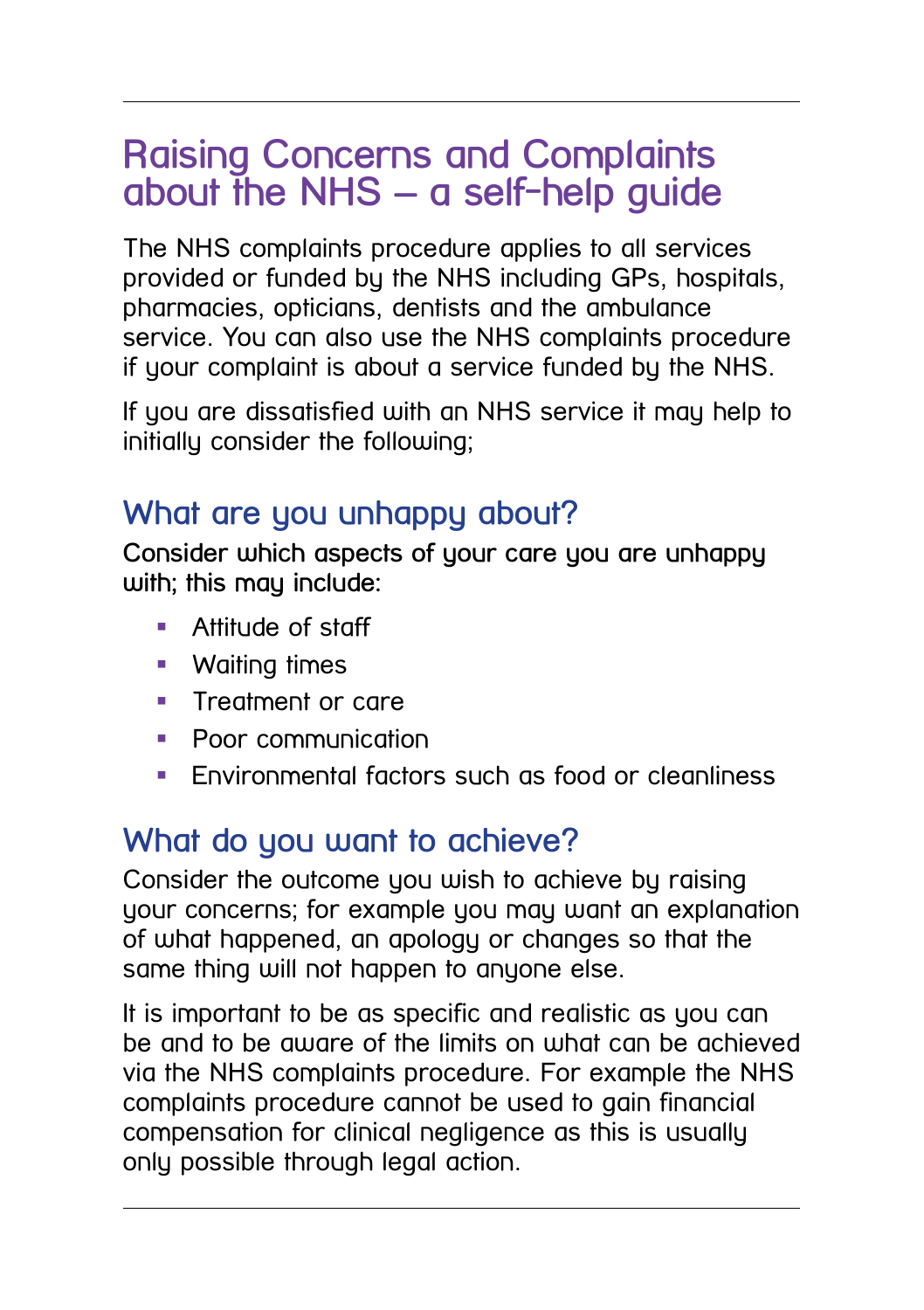## **Who do I complain to?**

**Once you are clear on what you are unhappy about and the outcome you are seeking you need to decide how best to raise your concerns;**

#### **1. Speak to a member of staff directly**

If you feel able to speak to a member of staff directly, or their manager, about what you are unhappy about, this is often the quickest way to put things right and to stop them getting worse.

#### **2. Speak to the Patient Advice and Liaison Service (PALS)**

If you feel uncomfortable speaking to a member of staff directly or you have done this and it has not resolved your concerns, then PALS may be able to help you. PALS services are available within all hospitals.

PALS provide information, advice and support to patients and their families and can help get answers to your questions quickly. You can find your local PALS service on the NHS Choices website: **www.nhs.uk** 

#### **3. Make a formal complaint**

The NHS complaint procedure may be the most appropriate route to follow if you have raised your concerns but they have not been resolved, what happened raises serious questions about standards of care, you wish to raise complex issues which require investigation or your concerns relate to more than one organisation.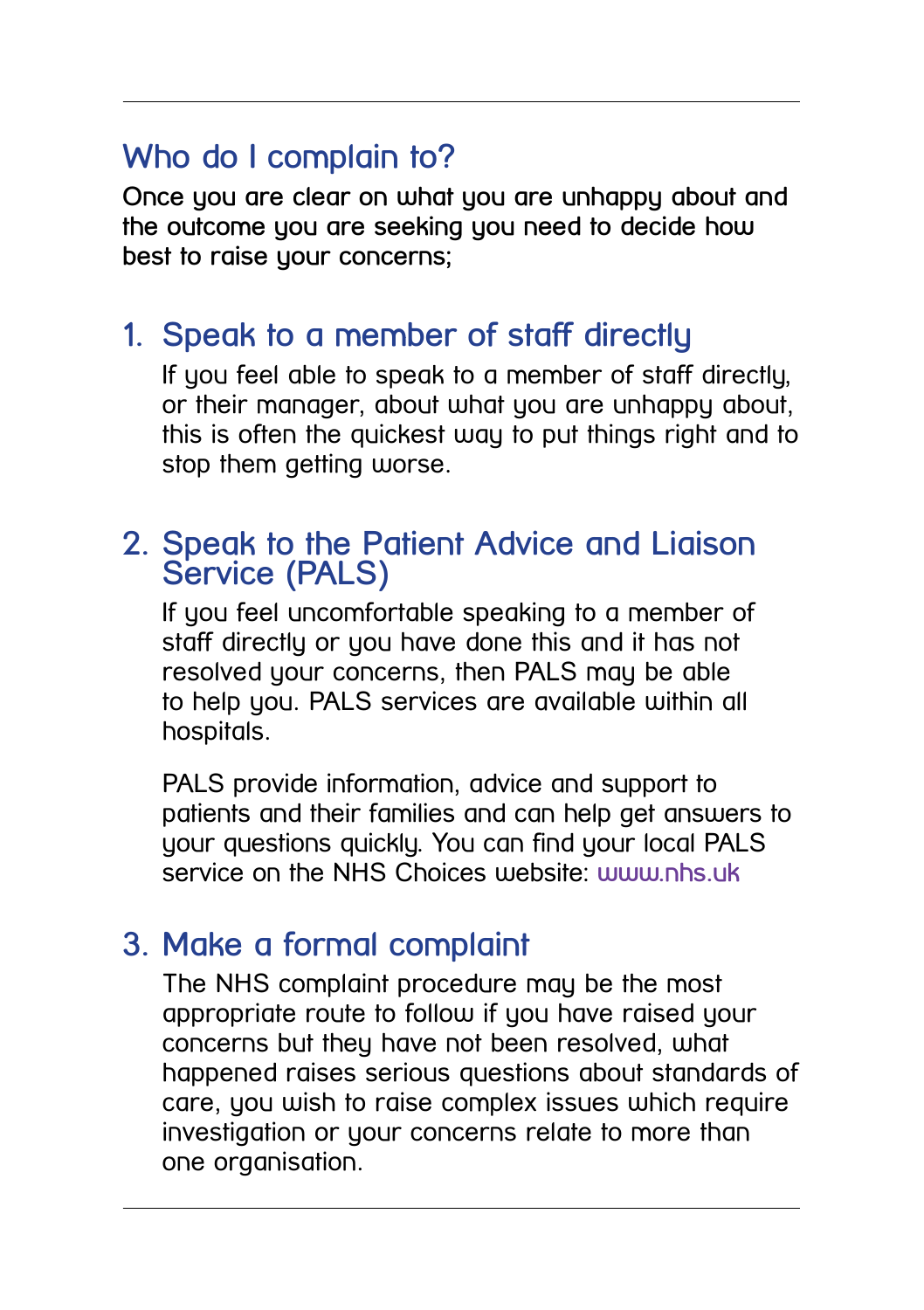# **The NHS Complaints Procedure**

# **Stage 1 – Making a Complaint**

#### **When should I complain?**

As soon as possible. Complaints should normally be made within 12 months of the date of the event that you're complaining about, or as soon as the matter first came to your attention.

The time limit can sometimes be extended (as long as it's still possible to investigate the complaint). An extension might be possible where it would have been difficult for you to complain earlier, for example, when you were grieving or experiencing trauma.

## **Who do I complain to?**

If you want to complain about a hospital or ambulance service you should contact the complaints manager or chief executive of the NHS Trust.

**For complaints about primary care and independent providers such as your GP, dentist or optician you have 2 options;**

- 1. You can complain directly to the NHS organisation by contacting the person in charge of complaints; in most GP and dental practices this will be the practice manager.
- 2. If you don't feel comfortable raising your complaint directly you can complain either to the NHS commissioning board or your local Clinical Commissioning Group (CCG). All CCGs will have a Complaints Manager.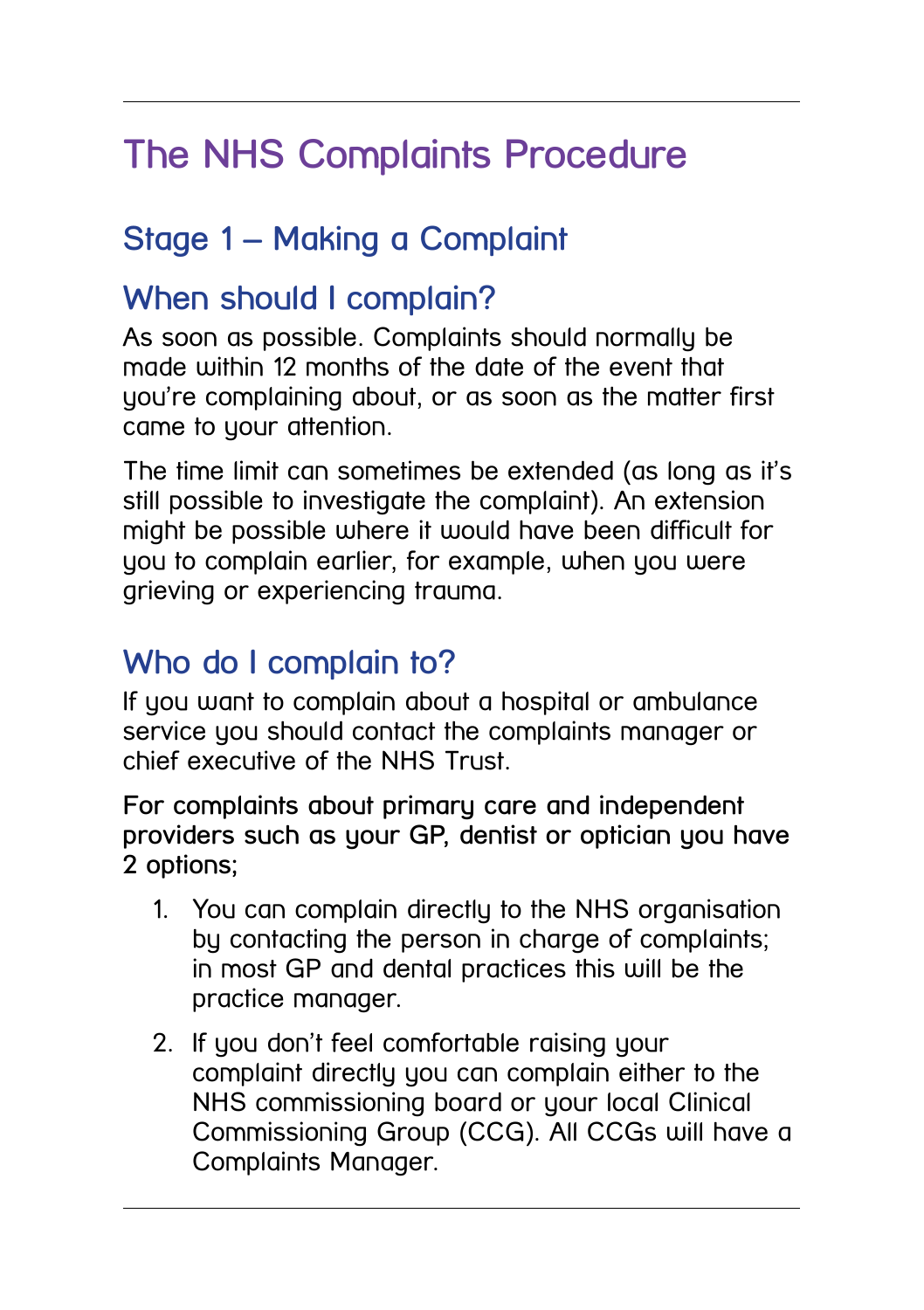# **How do I complain?**

**You can complain;**

- **In person**
- By telephone
- By email
- $\blacksquare$  In a letter

Organisations tend to prefer complaints in writing but if you would rather do this by telephone or in person the complaints manager should make a written record and give you a copy of this.

Our website has a factsheet and template letter available to help you make your complaint: **www.derbyshiremind.org.uk**

## **What happens next?**

You should receive verbal or written acknowledgement of the receipt of your complaint within 3 working days.

At the time your complaint is acknowledged the responsible body must discuss with you a plan to resolve your concerns and give you a timescale for completing the investigation. They should keep you informed of the progress of the investigation.

You may be offered a meeting to discuss your concerns directly; you can take a friend, relative and/or advocate with you to any meetings you may have.

It may be helpful to prepare a list of questions you want to ask at your meeting and bring this with you. It is also helpful to take any relevant paperwork with you.

Once the investigation is completed and any meetings have taken place you should receive a response in writing.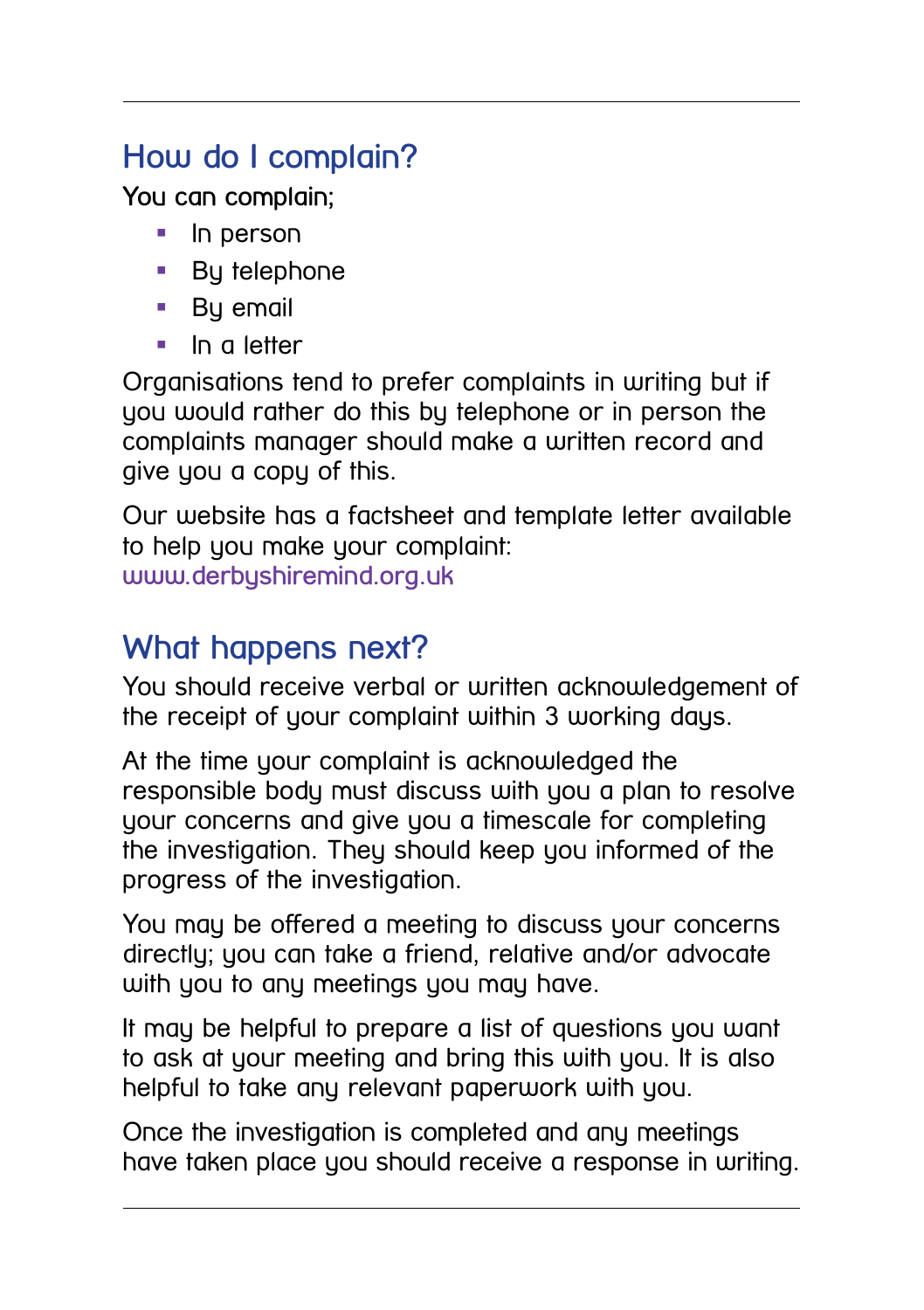**The response should contain;**

- A summary of your complaint
- What the investigation found and any actions to be taken as a result
- **What you can do if you are unhappy with the** response

You should receive this response within 6 months of the complaint being received. If this timescale is unlikely to be achieved the organisation should discuss with you the reasons why and agree an amended timescale.

# **What if I am unhappy with the response?**

You could telephone or write to the person handling the complaint to explain why you are still unhappy or you could request another meeting where you can explain this directly to the person.

The organisation may decide to carry out further investigation and agree timescales with you.

The organisation may feel that they have done everything they can to answer your complaint and if they do they should advise you of this in writing.

This is the end of Stage 1.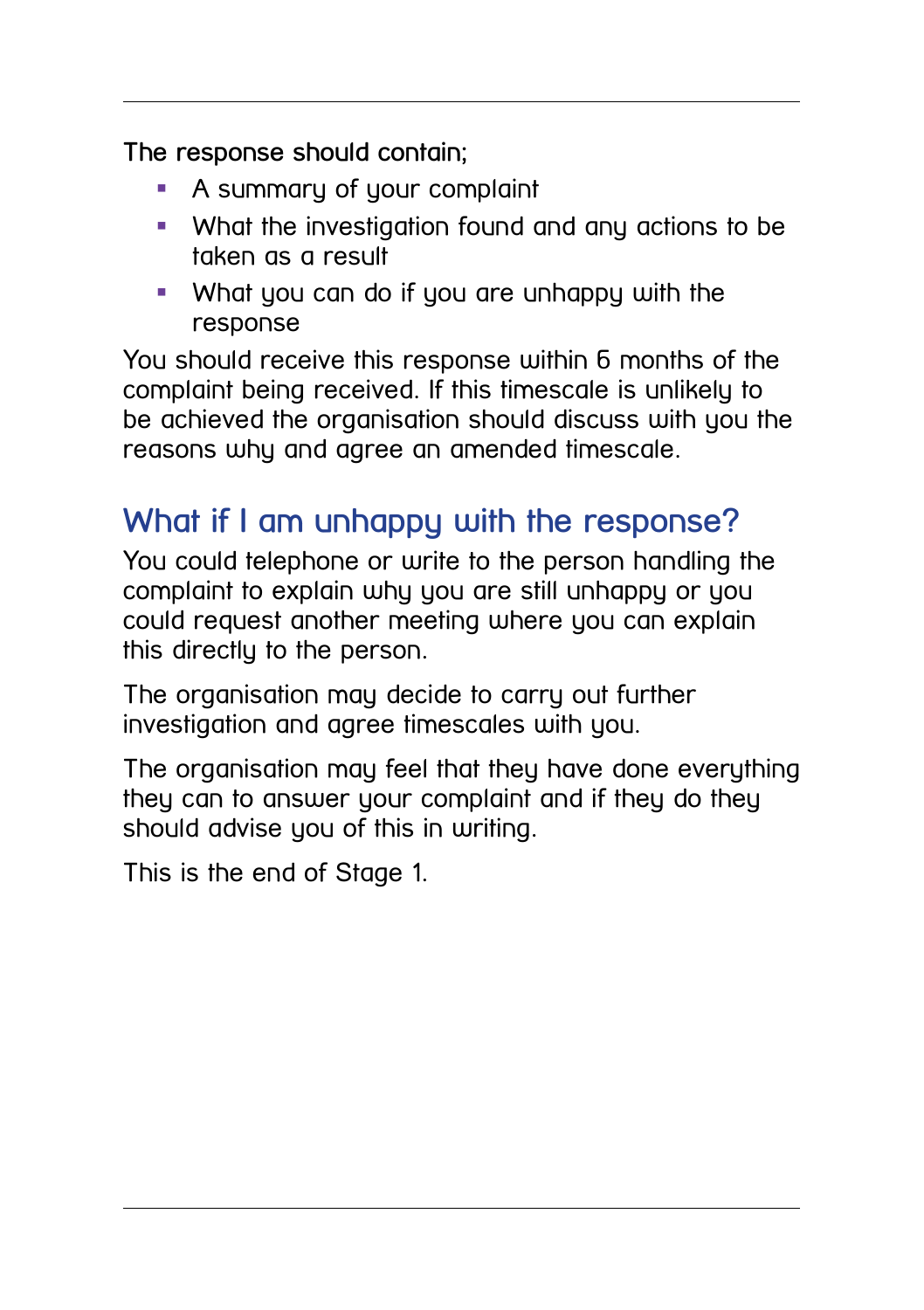# **Stage 2 – The Parliamentary and Health Service Ombudsman (PHSO)**

If you are not satisfied with the way your complaint has been dealt with by the NHS you have the right to take it to the Parliamentary and Health Service Ombudsman. The PHSO is independent of the NHS and government and their services are free and confidential.

#### **What happens once the Ombudsman receives your complaint?**

The Ombudsman's service will look at every complaint but it is up to the Ombudsman to decide which cases will be investigated. They are not required to investigate all complaints they receive.

**The Ombudsman's office will not usually investigate a complaint where:**

- **There is no evidence to suggest that the** organisation or practitioner acted incorrectly
- The organisation or practitioner has done all that they reasonably can to put things right
- **There would not be a worthwhile outcome from an** investigation (for example, if the remedy you are seeking cannot be achieved)

Once your complaint has been considered you will be notified of the outcome.

**There are 3 main outcomes;**

- 1. The Ombudsman may decide not to investigate the case and take no further action.
- 2. The Ombudsman may decide not to investigate the case but may ask the NHS provider to take action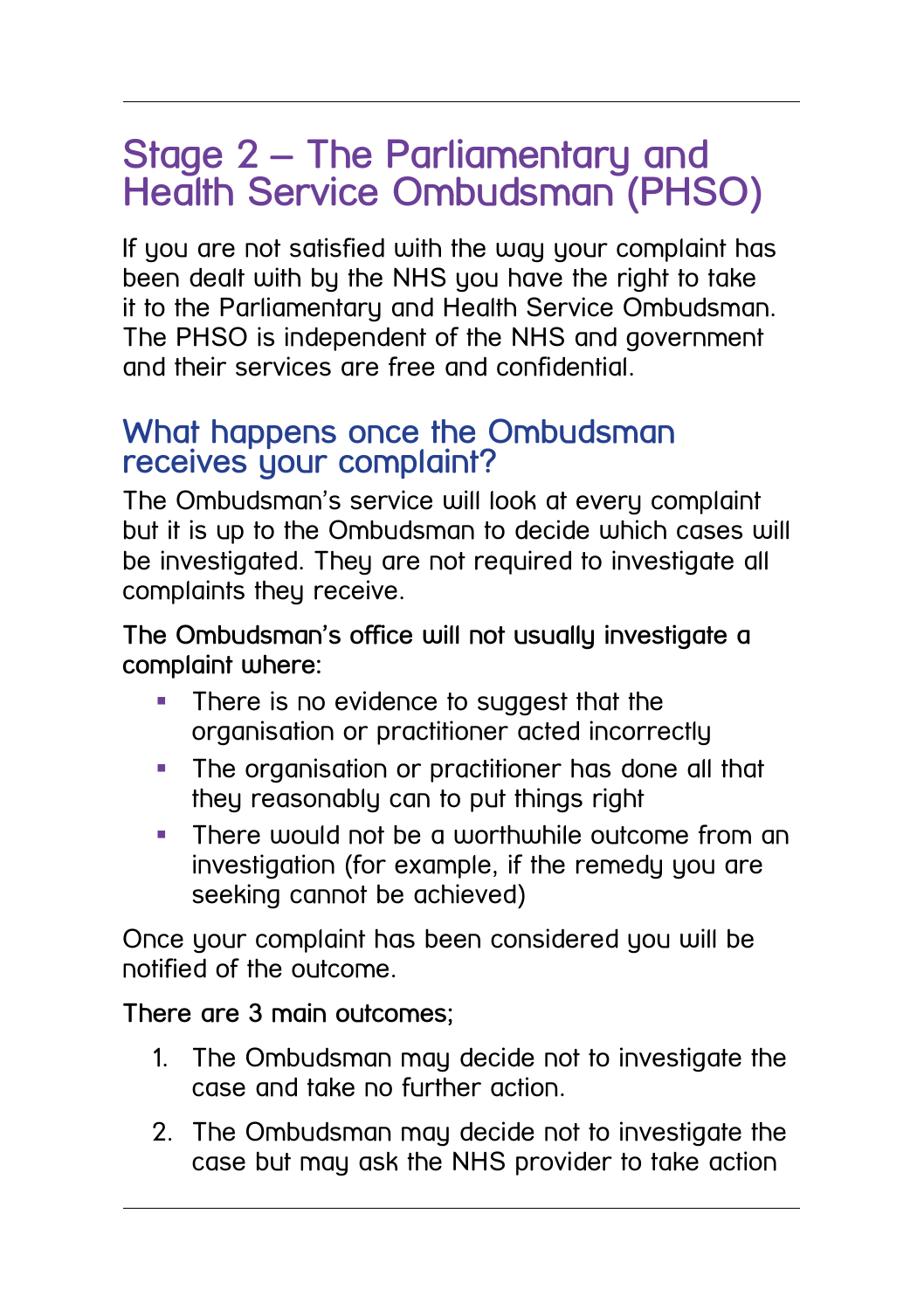which they think would resolve your complaint quicker; this is called an 'intervention'.

3. The Ombudsman may decide to carry out an indepth investigation resulting in a detailed report. This investigation will be very thorough and can take some time. The Ombudsman aims to complete 90% of investigations within 12 months.

The report will state whether your complaint has been upheld, partially upheld or not upheld. If the Ombudsman's office upholds your complaint or part of your complaint it can make recommendations to the organisation or practitioner about actions to put things right.

The organisation should provide you with a full response to the recommendations within an agreed timeframe.

The Ombudsman has an external review process which you can use if you do not agree with the Ombudsman's decision not to accept your case or if you think the Ombudsman's investigation is not satisfactory.

Once you have completed this stage you have exhausted the complaints process and the Ombudsman's decision about your complaint will be regarded as final. If you wish to make a further challenge, you will need to take legal advice.

#### **Who can complain?**

Any NHS patient can complain about any NHS service they have received and are unhappy about.

You can also complain on behalf of a friend or relative as long as they agree; you should get their permission in writing.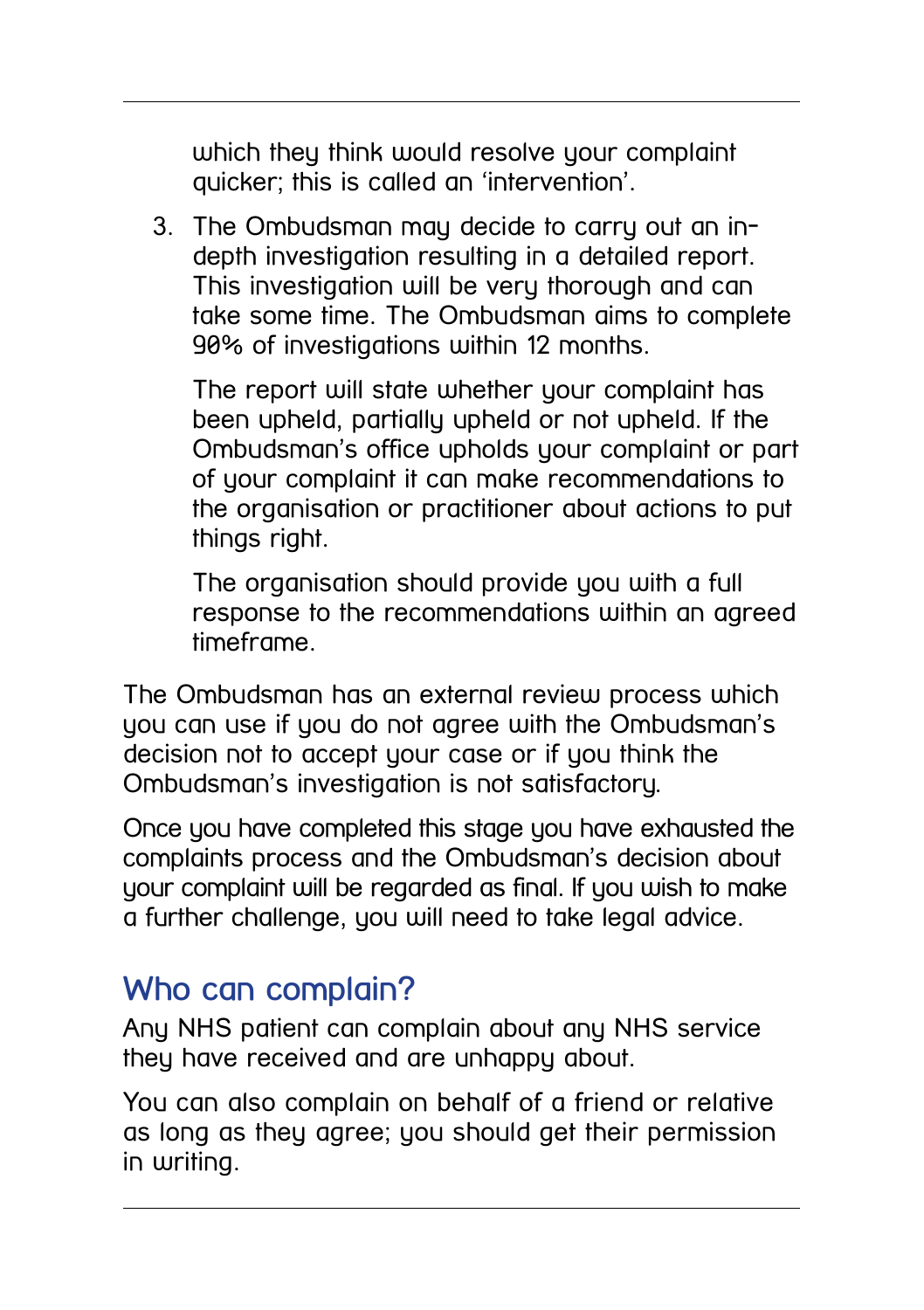If your friend or relative is very ill, or does not have the capacity to give permission because of an impairment or disability, you may complain on their behalf without their permission, although the health provider will wish to confirm their lack of capacity before accepting the complaint.

You can complain on behalf of a child (under 18) if the child is unable to make the complaint themselves. NHS organisations will want to make sure the child is unable to complain themselves before accepting the complaint.

You may raise a complaint, or take over a complaint on behalf of a friend or relative who has died even if you do not have their written permission.

# **Useful Tips**

- Write down what you want to complain about as simply and clearly as you can – focus on the main issues you want investigated
- **Keep copies of any letters/emails**
- **Prepare for meetings by noting down any** questions you wish to ask and take any relevant paperwork with you
- **Keep notes of telephone conversations and** meetings
- You can request that a meeting is recorded and that you are given a copy of the recording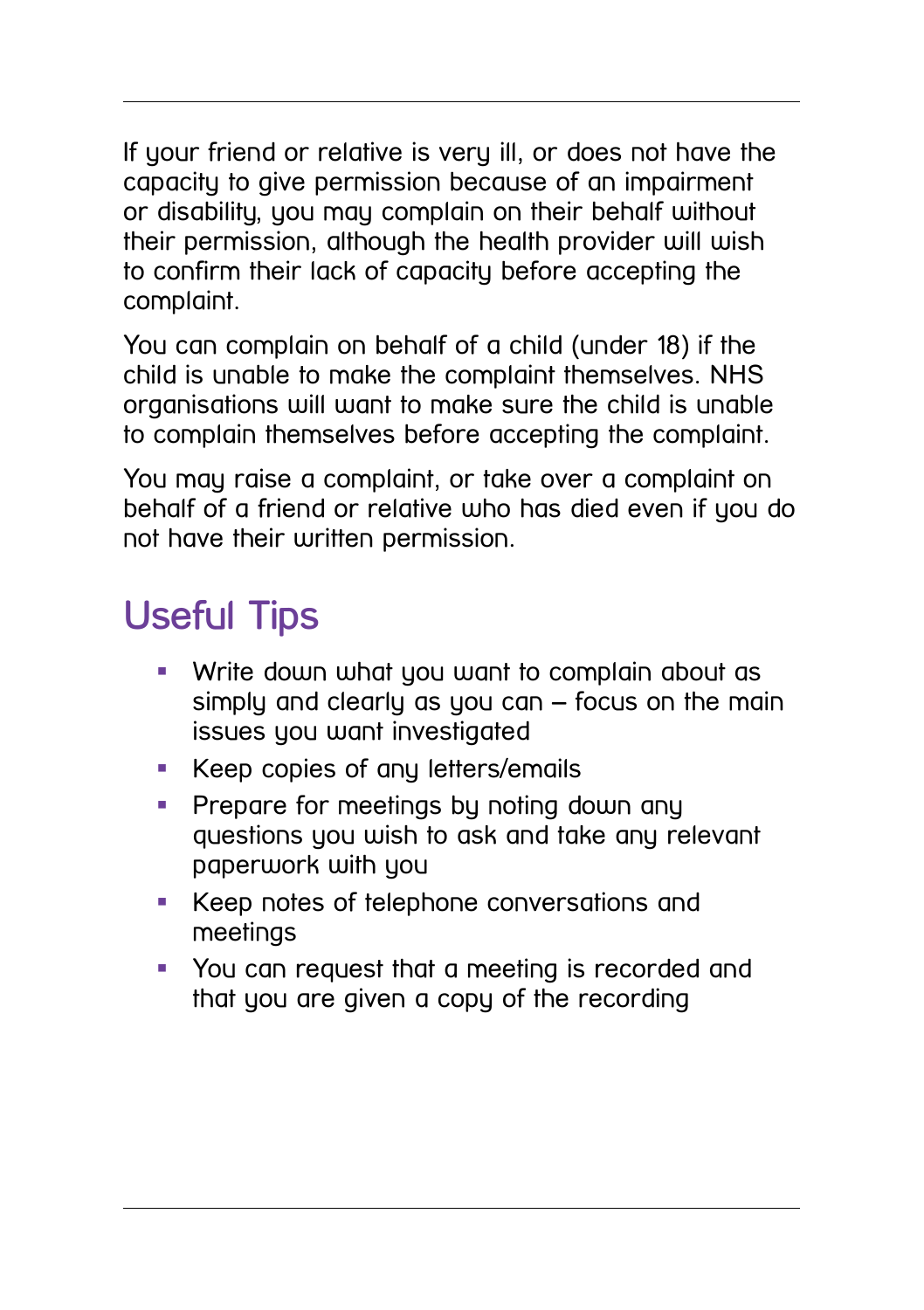# **Independent Health Complaints Advocacy**

Derbyshire Mind provides an advocacy service to support all Derbyshire residents who wish to make a complaint about a service provided or funded by the NHS.

**An Advocate can:**

- Give you information and explain the NHS complaints procedure to you
- Give you an opportunity to speak confidentially to someone independent of the NHS
- **Help you explore the options available to you at** any stage of the NHS complaints procedure
- **Help you to write effective letters**
- **Prepare you for meetings and attend with you**
- **Contact and speak to 3rd parties, with your** permission
- **Help you think about whether you are satisfied with** the responses you receive and any further action you wish to take